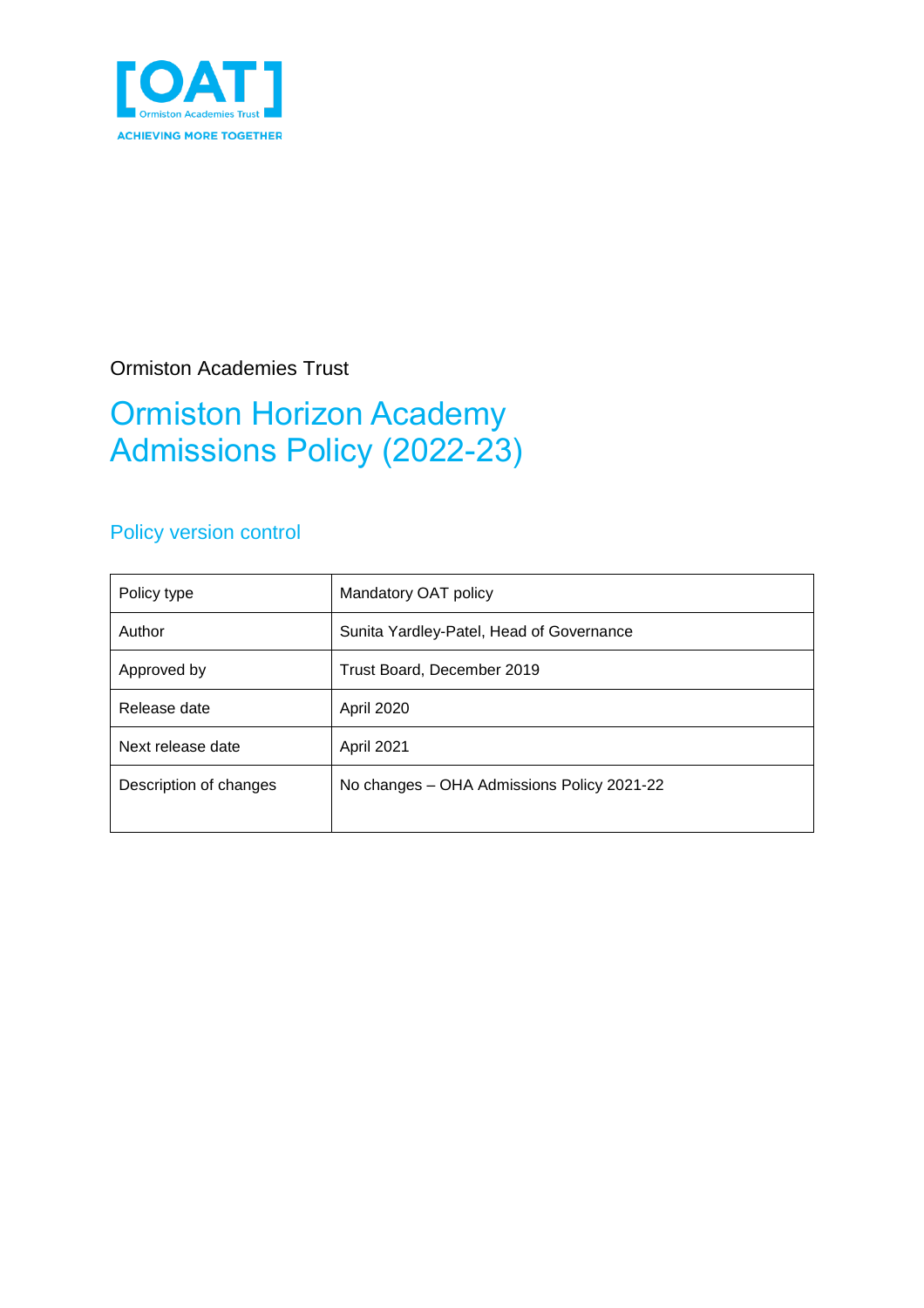

# **Contents**

| 1 <sub>1</sub> |  |
|----------------|--|
| 1.1.           |  |
| 1.2.           |  |
| 2.             |  |
| 2.3.           |  |
| 2.4.           |  |
| 2.5.           |  |
| 2.6.           |  |
| 2.7.           |  |
| 2.8.           |  |
| 2.9.           |  |
| 2.10.          |  |
| 2.11.          |  |
| 2.12.          |  |
| 2.13.          |  |
| 2.14.          |  |
| 2.15.          |  |
|                |  |
| 3.1.           |  |
| 3.2.           |  |
| 3.3.           |  |
| 3.4.           |  |
|                |  |
|                |  |
|                |  |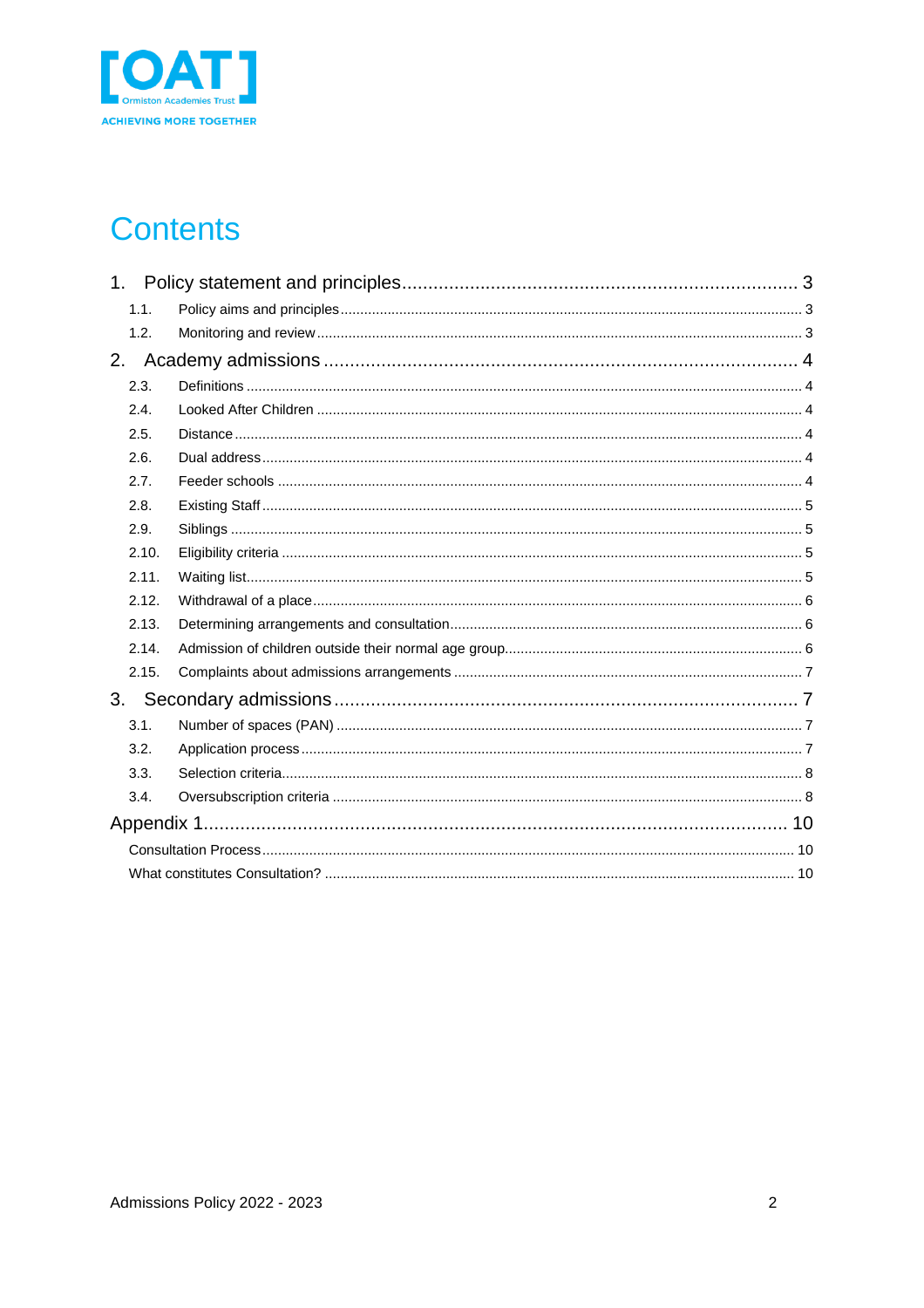

# <span id="page-2-0"></span>1.Policy statement and principles

# <span id="page-2-1"></span>1.1. Policy aims and principles

- 1.1.1. This policy is designed to ensure there is an open and fair admissions procedure for all applicants and to help guide parents and their children through the application process. The academy's admissions arrangements will not disadvantage unfairly, either directly or indirectly, a child from a particular social or racial group, or a child with a disability or special educational needs, and that other academy policies do not discourage parents from applying for a place for their child.
- 1.1.2. This policy details the academies arrangements for admissions and will apply to all admissions from September 2022 to July 2023. This includes in-year admissions within this period.
- 1.1.3. Parents are encouraged to visit the academy with their child if they are planning to apply for a place. We have a number of open days during the year, these will be publicised on the academy website. Arrangements for visits outside these dates can be made through the academy office or contacting Mrs A Smith on 01782 883333 or info@ormistonhorizonacademy.co.uk.
- 1.1.4. The Academy Trust will consult on the admissions arrangements at least once every seven years or if there are proposed changes to the admission arrangements which require consultation.
- 1.1.5. This policy is consistent with all other policies adopted by OAT / the academy and is written in line with current legislation and guidance.

## <span id="page-2-2"></span>1.2. Monitoring and review

- 1.2.1. This policy will be reviewed annually or in the following circumstances:
	- **Changes in legislation and / or government guidance**
	- As a result of any other significant change or event
	- As the result of a decision of an Adjudicator
	- In the event that the policy is determined not to be effective
- 1.2.2. If there are urgent concerns these should be raised to the Chair of Governors; Mr J. May: jmay@watermillschool.co.uk in the first instance for them to determine whether a review of the policy is required in advance of the review date.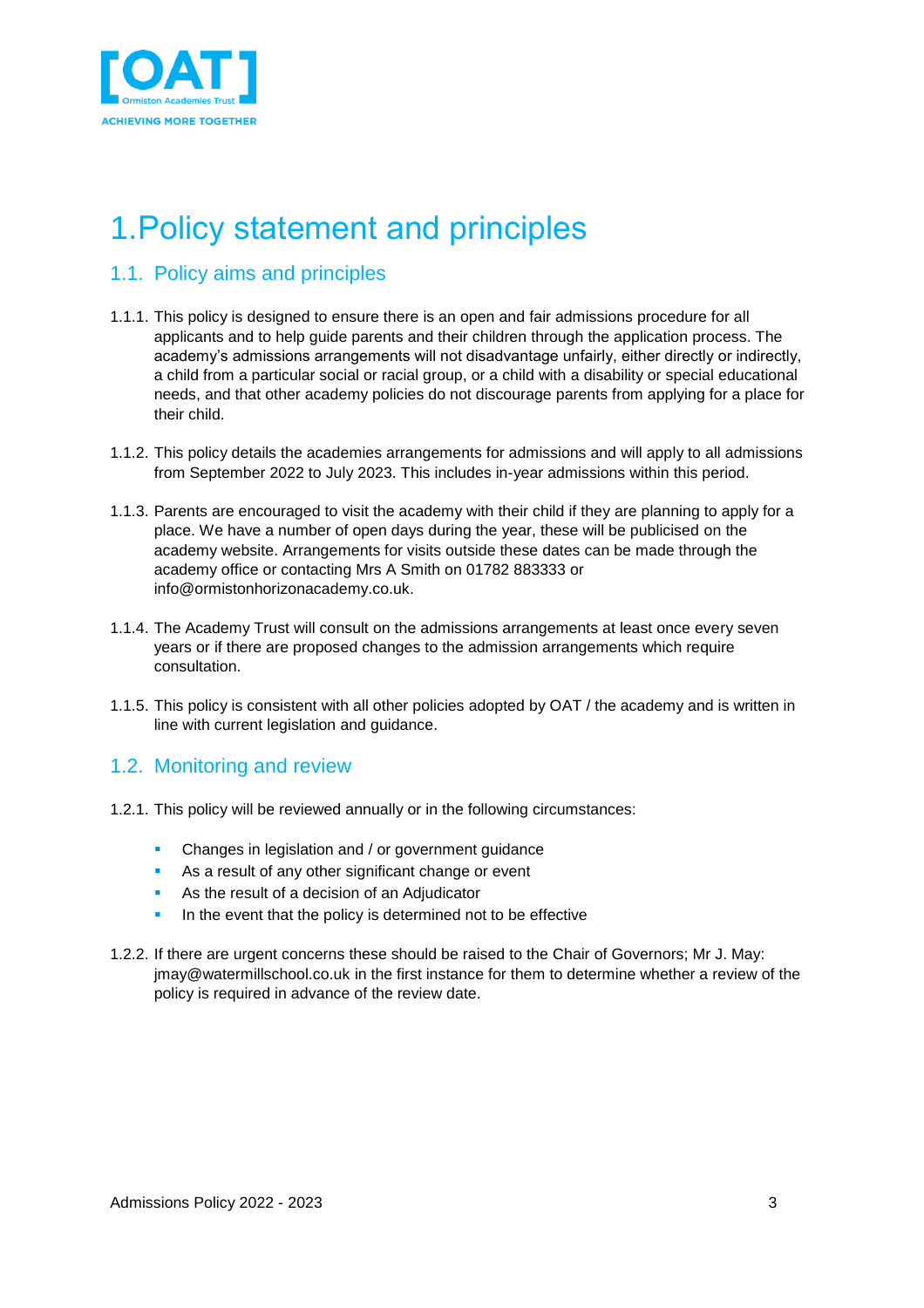

# <span id="page-3-0"></span>2. Academy admissions

- 2.1. The academy admits students between the ages of 11-16. The main intakes are:
	- Secondary
- 2.2. We encourage entry at the academy's main intake time so as to aid academic progression without interruption, however, applications are welcome for entry in any year.

## <span id="page-3-1"></span>2.3. Definitions

2.3.1. The academy uses the following definitions when applying this policy

## <span id="page-3-2"></span>2.4. Looked After Children

2.4.1. Looked after children and those who were previously looked after but immediately after being looked after were adopted or became subject to a child arrangements order or special guardianship order. [A looked after child is a child who is in the care of a local authority, or being provided with accommodation by a local authority in the exercise of their social services functions (definition used is in Section 22(1) of the Children Act 1989).

## <span id="page-3-3"></span>2.5. Distance

- 2.5.1. This is the straight-line distance between the academy main gate on Turnhurst Road and the child's home address (front door).
- 2.5.2. Children who live nearest to the school as determined by a straight-line measurement from the child's home address point to the main gate entrance of the school on Turnhurst Road. Stoke on Trent Local Authority uses a geographical information system to calculate home to school distances. This determines coordinates of the applicant's home address using the Local Land and Property Gazeteer (LLPG) and OS Address Point data. Where two dwellings with the same front entrance the closest dwelling to the front door (lower floor and counting clockwise) will be regarded as being closer to the academy.

## <span id="page-3-4"></span>2.6. Dual address

2.6.1. Where a child lives at two different addresses, the 'home' address will be determined as the address at which the child resides for the majority of school nights. School nights are Sunday night to Thursday night inclusive. In a case where the child spends an equal number of school nights at each address, then the address where the child benefit is paid will be used. Where no child benefit is claimed the address used to register the child with a doctor will be used.

## <span id="page-3-5"></span>2.7. Feeder schools

2.7.1. Children on roll at Ormiston Packmoor Primary Academy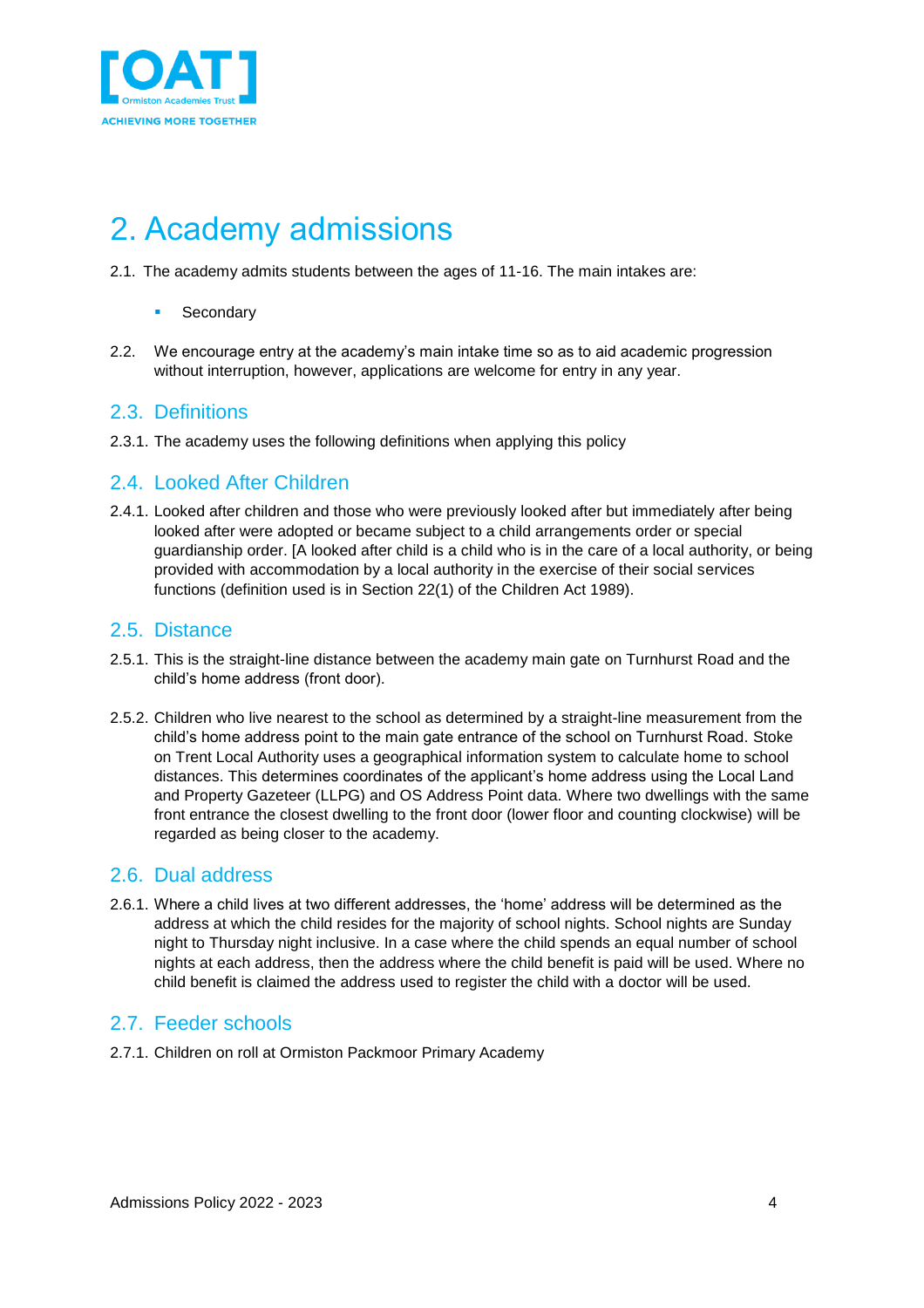

# <span id="page-4-0"></span>2.8. Existing Staff

2.8.1 Children of members of staff where the member of staff has been employed at the Academy for two or more years at the time at which the application for admission to the Academy is made, and/or the member of staff is recruited to fill a vacant post for which there is a demonstrable skill shortage

## <span id="page-4-1"></span>2.9. Siblings

- 2.9.1. A sibling is defined as:
	- **E** A brother or sister (including half brothers or sisters) who shares one or both parents, whether or not resident in the same household
	- A step-brother or sister where the two children are related by a parent's marriage
	- An adopted or foster child living in the same household under the terms of the resident's order
	- **Another child living in the same household where the adult has parental responsibility**
- 2.9.2. In the case of twins or other children from multiple births (two or more siblings in one year group) and where only one place is available, the application will be considered together as one application.

# <span id="page-4-2"></span>2.10. Eligibility criteria

- 2.10.1. Entry to the academy is subject to the regulations regarding nationality, residency status and eligibility to study in the United Kingdom. Students / pupils are eligible to be admitted to the academy if:
	- **•** They are British citizens and / or EU nationals
	- **•** They are a non-EU national that has -
	- 'Exceptional' or 'Indefinite Leave to Remain' in this country
	- Refugee status

# <span id="page-4-3"></span>2.11. Waiting list

- 2.11.1. If the number of applicants exceeds the number of places available, children who have been refused a place will be automatically placed on a waiting list unless there is a specific request that this should not happen. The child may gain entry to the academy if a place becomes available.
- 2.11.2. The academy will maintain a waiting list until 31 December following the main academy intake in September. Each added child will require the list to be ranked again in line with the academy's oversubscription criteria in which the application was originally considered. Priority will not be given to children based on the date their application was received or the date when they were added to the list.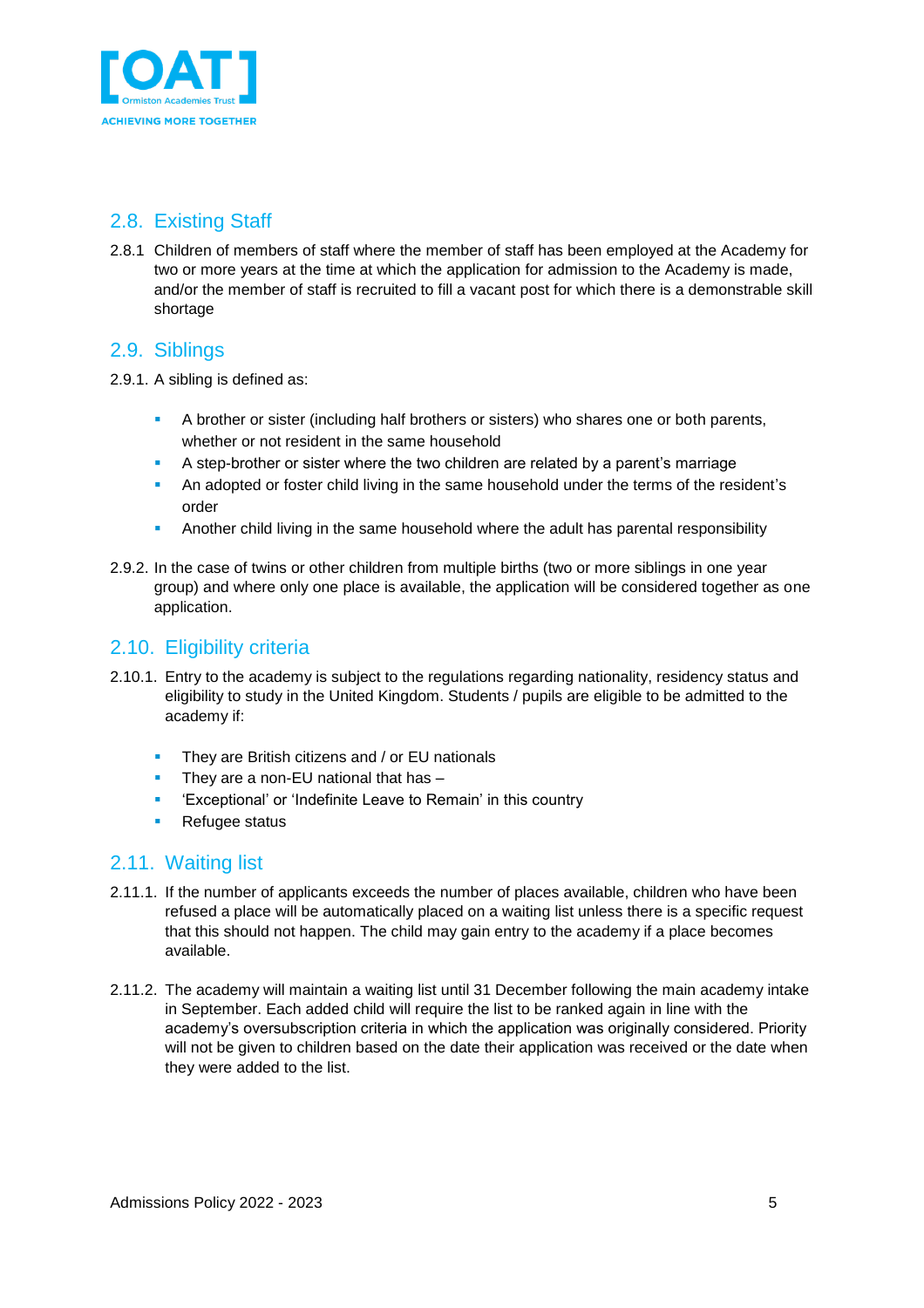

# <span id="page-5-0"></span>2.12. Withdrawal of a place

- 2.12.1. The academy will only withdraw an offer of a place if:
	- The place was offered in error
	- Acceptance of the place was not received in a reasonable period of time
	- **•** The offer was obtained through a fraudulent or intentionally misleading application (the academy may request evidence to ensure the child meets the admissions criteria) – if this occurs the application will be considered afresh
- 2.12.2. The academy will not withdraw the place if the student has started at the academy unless the place was obtained fraudulently. If this is the case then the academy will decide whether to withdraw the place based on the circumstances including the length of time the child has been at the academy.

# <span id="page-5-1"></span>2.13. Determining arrangements and consultation

- 2.13.1. Admissions arrangements will be set annually, this will happen even if there are no changes from previous years and a consultation is not required.
- 2.13.2. If the academy changes any significant aspect of the admissions procedure then OAT will be informed prior to making changes and beginning the consultation process. Any significant changes proposed by the academy must be approved by OAT.
- 2.13.3. The academy will consult on admissions arrangements when changes to the academies' arrangements are proposed (no consultation is required for an increase in PAN or changes to ensure compliance with the admissions regulations). Where the admission arrangements have not changed from the previous year there is no requirement to consult, subject to the requirement that we must consult on our admission arrangements at least once every seven years, even if there have been no changes during that period.
- 2.13.4. We will publish any consultation for admissions on our website and notify appropriate stakeholders. If there are any substantive responses to the academy's consultation then these will be sent to OAT. Any subsequent changes will be made in consultation with OAT.
- 2.13.5. Once our admissions arrangements have been determined we will notify the appropriate bodies and publish a copy of the determined arrangements on our website.

# <span id="page-5-2"></span>2.14. Admission of children outside their normal age group

- 2.14.1. Parents may seek a place for their child outside their normal age group, for example, if the child is gifted and talented or has experienced problems such as ill health. If parents wish to do this they must contact, in the first instance, Mrs A Smith on 01782 883333 or [info@ormistonhorizonacademy.co.uk.](mailto:info@ormistonhorizonacademy.co.uk) Contact with the academy must be made at the earliest opportunity to avoid any delays in the application process.
- 2.14.2. The decision whether a child is admitted outside of their normal age group will be made on a case by case basis by the academy's governing body. A panel of at least three governors will consider the admission request based on the student's: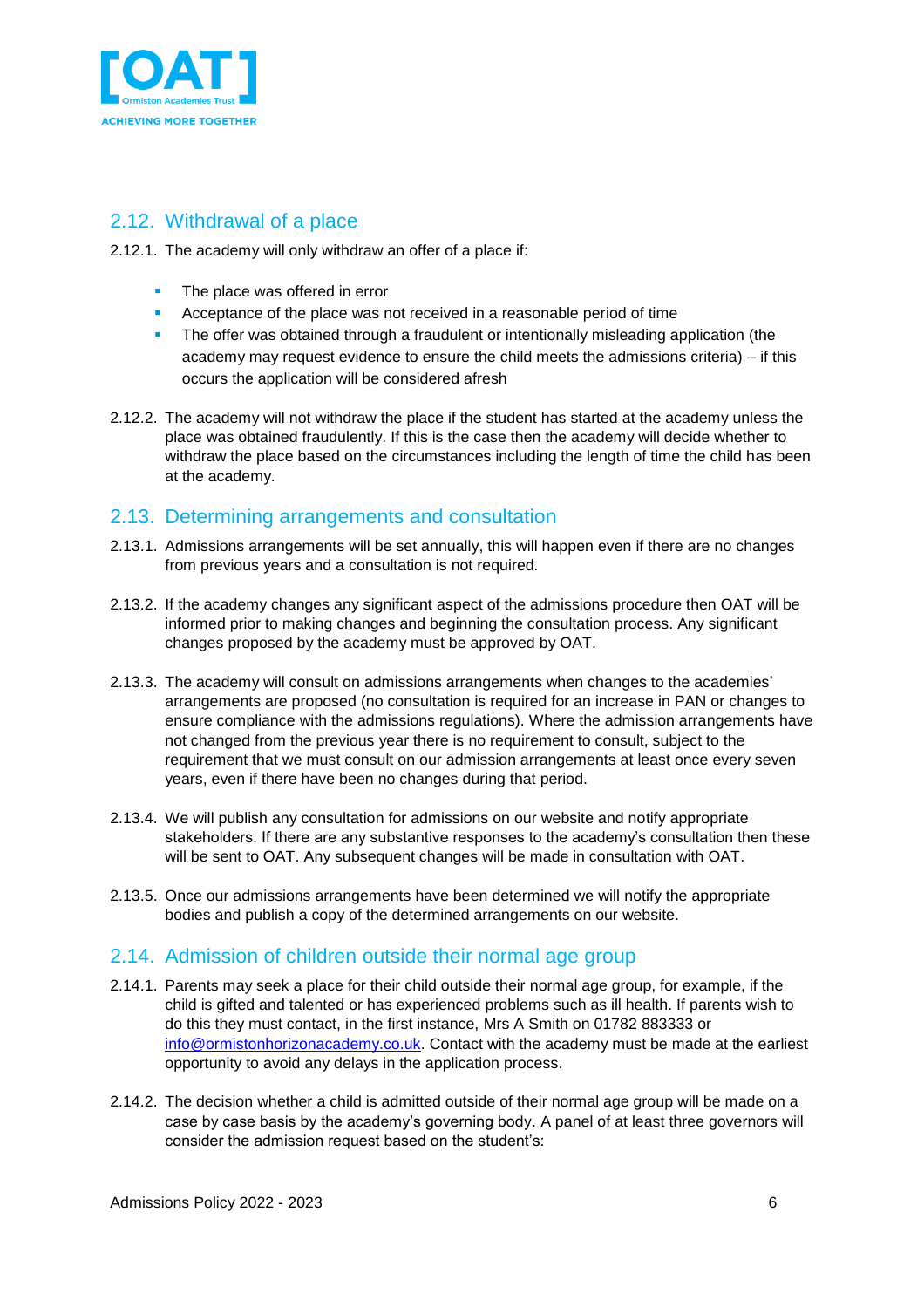

- Academic ability
- Social and emotional development
- **•** Views of the parents and principal; and
- **EXECT** Any additional relevant information available
- 2.14.3. The panel will have to be satisfied that the child would be able to cope with the work of the year applied for **and** that the student would be able to cope with the personal development whist being with a year group who are of a different age. In order to support any application parents will need to submit evidence to demonstrate that the admission into a different year group is in the best interests of the child.
- 2.14.4. Once the governing body has made a decision the child can then apply to the academy using the process detailed in this policy. Parents have a statutory right to appeal against the refusal of a place however this right does not apply if the child is offered a place at the academy but it is not in their preferred age group.

## <span id="page-6-0"></span>2.15. Complaints about admissions arrangements

- 2.15.1. Any person, or body, can make an objection to the Schools Adjudicator when they consider the academy's arrangements are unlawful, or not in compliance with the School Admissions Code / relevant legislation relating to admissions.
- 2.15.2. Complaints about the appeals panel can be made to the Secretary of State.

# <span id="page-6-1"></span>3. Secondary admissions

The process detailed in this section is for admissions for secondary admissions. For further information on this process please contact Mrs A Smith on 01782 883333 or info@ormistonhorizonacademy.co.uk.

### <span id="page-6-2"></span>3.1. Number of spaces (PAN)

3.1.1. The academy has an agreed admission number of 210 per year.

### <span id="page-6-3"></span>3.2. Application process

- 3.2.1. Applications for the 2022-23 academic year begins September 2021.
- 3.2.2. To apply you need to complete the local authority's (LA) common application form (CAF) / academy's form and submit this directly to the LA / academy by the deadline, 31 October.

Year 6 – to complete an online application which can be found on the LA website: http://www.stoke.gov.uk/ccm/navigation/education/admissions/

In-year transfers – to collect an application form from the academy, and once complete to be returned to the academy.

3.2.3. Late applications will not be considered until all other applications have been reviewed.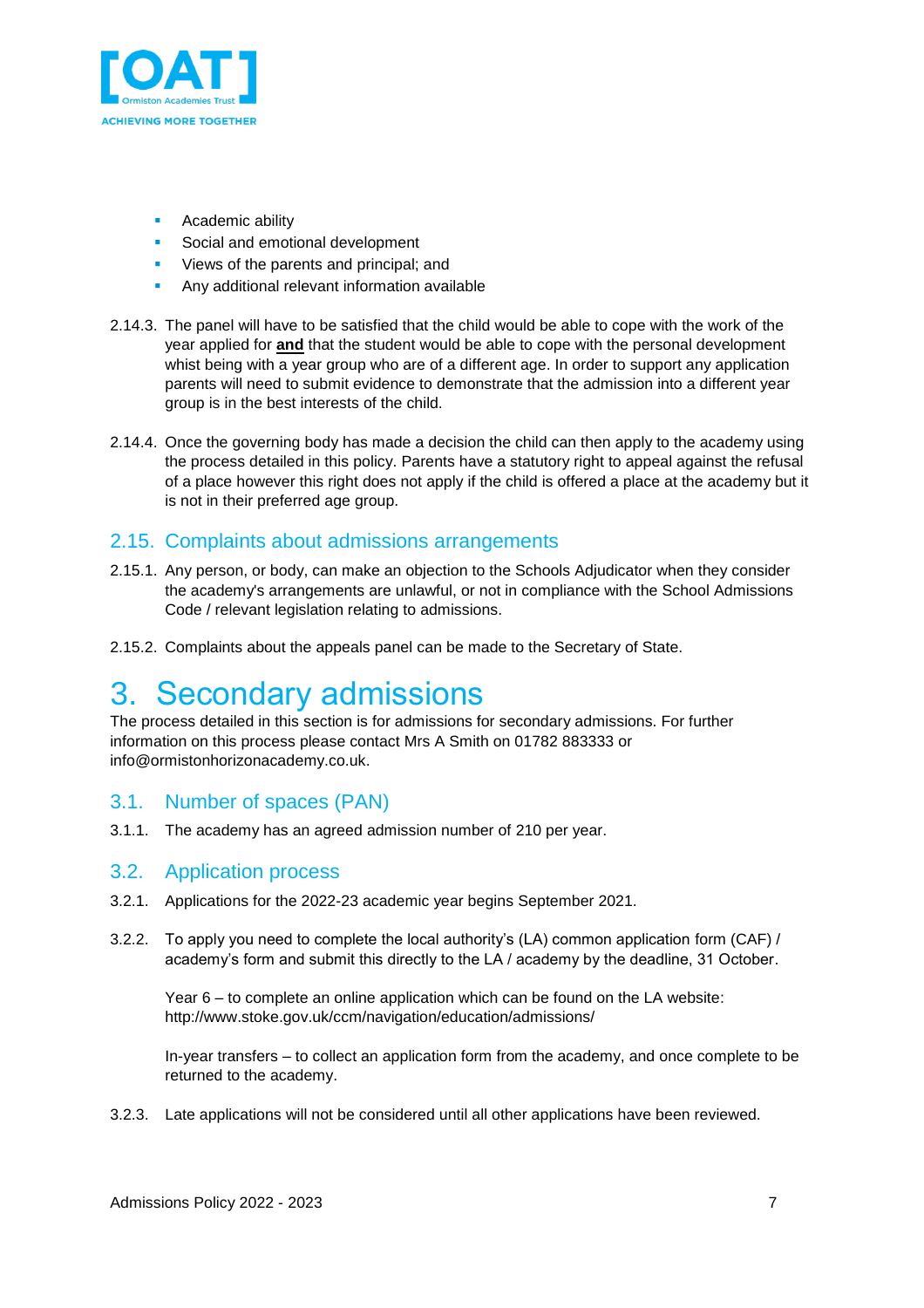

3.2.4. All offers of secondary places will be made through the LA. The academy will not contact parents about the outcome of their application until the offer from the local authority has been received. All offers will be made on the secondary national offer day (1 March or the next working day).

## <span id="page-7-0"></span>3.3. Selection criteria

3.3.1. If the number of applications is less than the number of spaces then all children will be offered places.

## <span id="page-7-1"></span>3.4. Oversubscription criteria

- 3.4.1. If the academy receives more applications than there are available places then children with the academy named on an education, health care plan (EHC) or equivalent will be automatically admitted to the academy. If there are still places available, priority for admission will be given to those children who meet the oversubscription criteria set out below:
- 3.4.1.1. Looked after children and those who were previously looked after but immediately after being looked after was adopted or became subject to a child arrangements order or special guardianship order. A looked after child is a child who is in the care of a local authority, or being provided with accommodation by a local authority in the exercise of their social services functions (definition used is in Section 22(1) of the Children Act 1989).
- 3.4.1.2. Children who have siblings at the school at the time the applicant will start on roll.
- 3.4.1.3. Children on roll at Ormiston Packmoor Primary Academy.
- 3.4.1.4. Children of members of staff where the member of staff has been employed at the Academy for two or more years at the time at which the application for admission to the Academy is made, and/or the member of staff is recruited to fill a vacant post for which there is a demonstrable skill shortage.
- 3.4.1.5. Children who live nearest the school measured using the straight-line distance between the academy main gate on Turnhurst Road and the child's home address point. (As defined in 2.4.2).

#### 3.4.2. Tie Breaker

These criteria are also used as a tie-breaker. Whenever two applicants have the same priority based on criteria 1, 2,

3, 4 & 5 then the child who lives closest to the academy (As defined in 2.1) will be given the higher priority.

In the event that two students live an equal distance from the academy, a random ballot supervised by independent person will be held.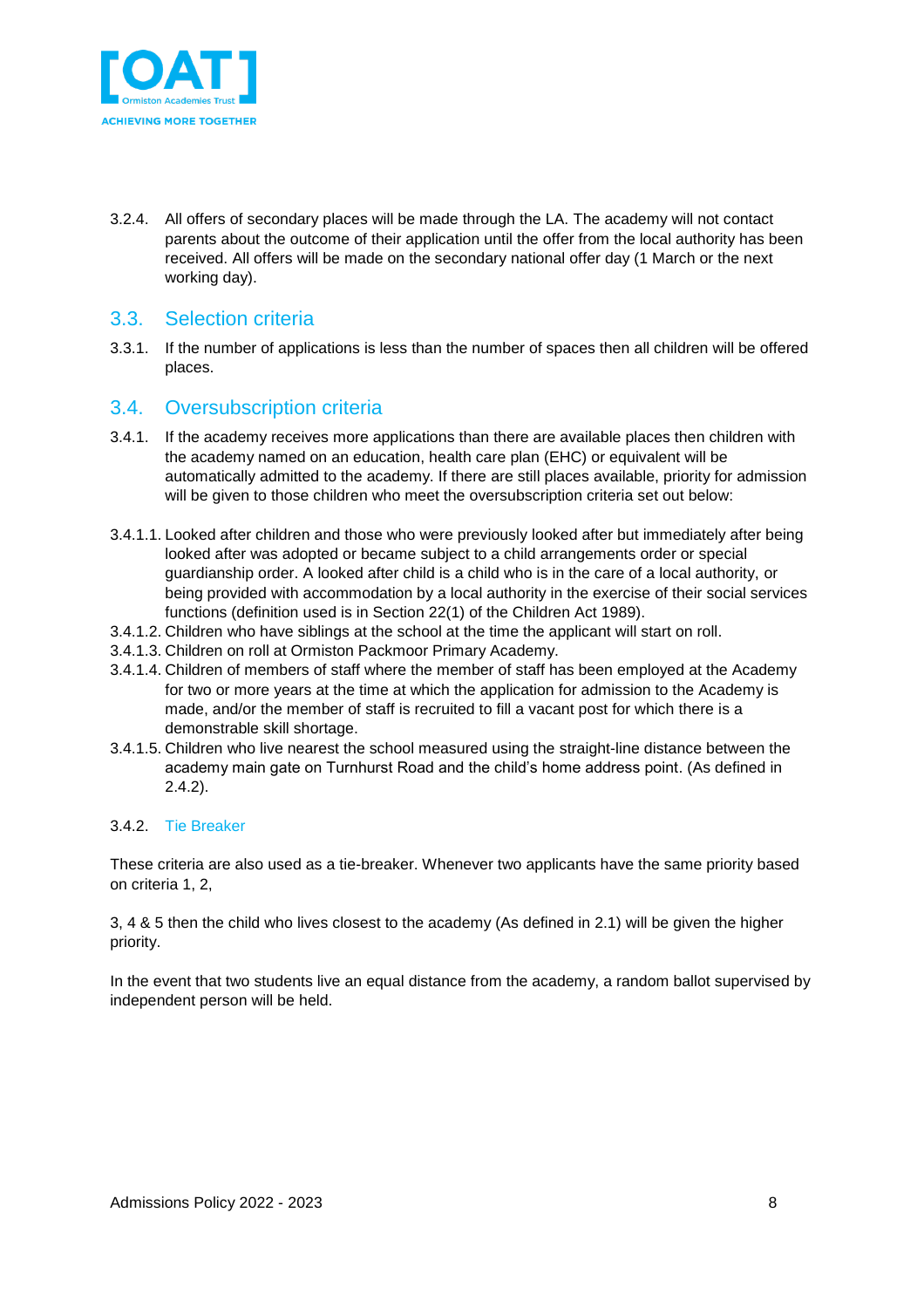

#### 3.4.3. In-year admissions

Applications for in-year admissions are considered in the same way as those made at the beginning of the academic year and are dealt with in accordance to the oversubscription criteria within this policy. In-year admissions forms can be obtained from Mrs A Smith (asmith@ormistonhorizonacademy.co.uk)

#### 3.4.4. Unsuccessful applications

The academy will inform the child's parent if a decision has been made to refuse their child a place at the academy for which they have applied. This will include the reason why admission was refused, information about the right to appeal, deadlines and contact details.

A child is allowed to be on the academy waiting list while lodging an appeal and the appeal will not affect their position on the list. The decision of the appeals panel is binding on the academy.

#### 3.4.5. Fair access applications

Students included in the Fair Access Protocol will take precedence over those held on the waiting list. Once a student has been identified for admission to the academy under the Fair Access Protocol, the academy will notify the local authority within seven calendar days of the decision to accept or refuse the student's admission.

If the academy refuses entry, the local authority may request a direction from the Education Funding Agency (on behalf of the Secretary of State). The academy will set out its reasons for refusal in writing to the local authority within 15 calendar days (for CLA, this is reduced to seven calendar days) and may make further representations directly to the EFA (these will be made within seven calendar days)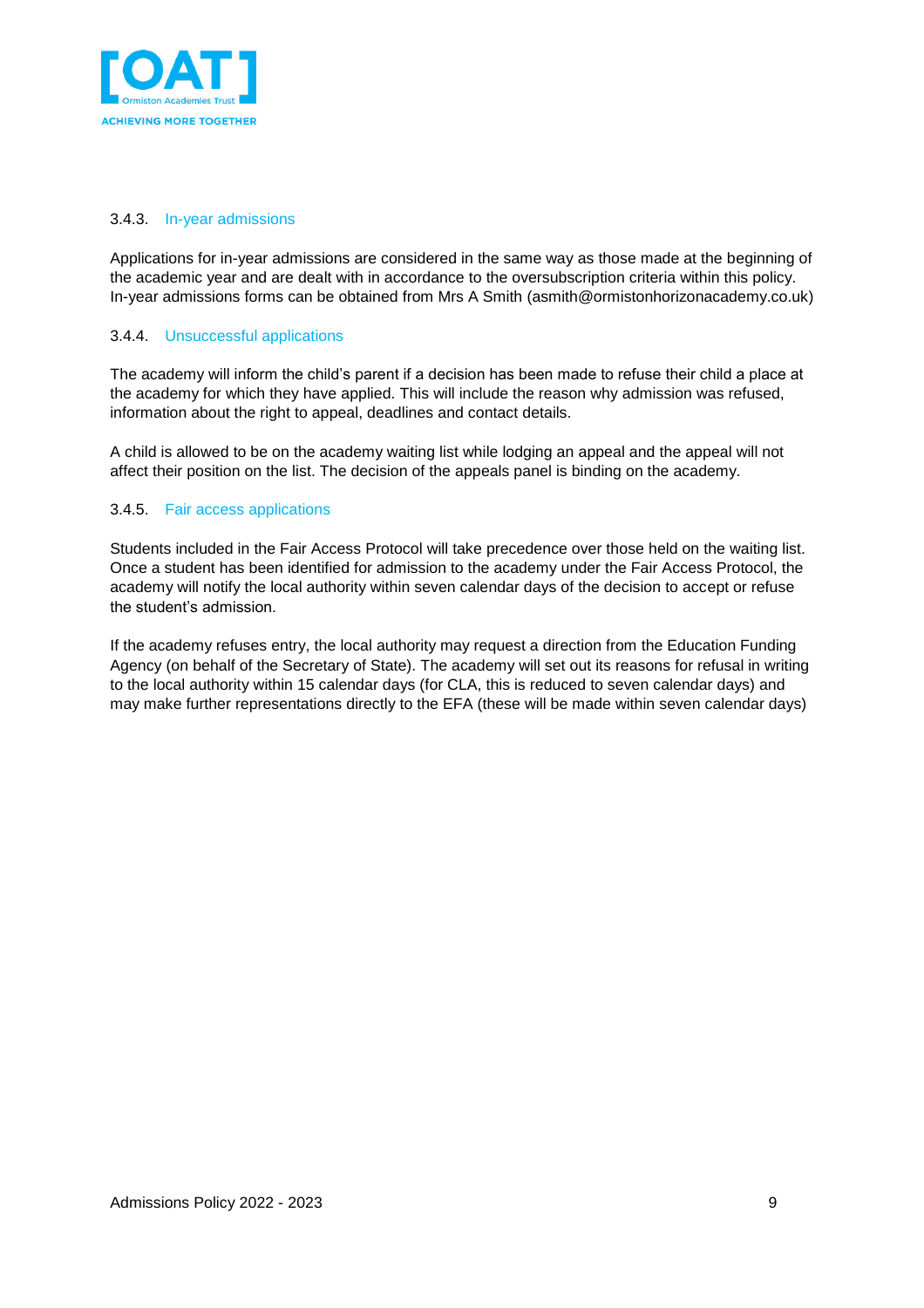

<span id="page-9-1"></span><span id="page-9-0"></span>

#### **1 October 2020**

The date at which academies **must** begin the six-week consultation period if any changes to the policy are being made.

#### **22 November 2020**

The last possible date that academies can submit their final policy to the Governance Team having closed consultation and made changes if necessary

#### **31 January 2021**

The date by which the Governance Team will return your admissions policy with confirmed approval

#### **28 February 2021**

The deadline by which academies MUST publish their 2022-2023 policy online and their appeals timetable on the academy website

#### **28 February 2021**

The deadline by which academies should send their admissions policy to their LA.

## <span id="page-9-2"></span>What constitutes Consultation?

Consultation involves sending out the school's proposed admission policy **before** it is determined to invite comments or objections. Schools **MUST** consult with, i.e. send their proposed admissions policy to:

- **•** Parents of children between the ages of two and eighteen
- **•** Other person in the relevant area who in the opinion of the school have an interest in the proposed arrangements
- All other admission authorities within the relevant area (except that primary schools need not consult with secondary schools). This would include any other school in the borough which is their own admission authority.
- **•** The local authority
- **EXECUTE:** Any adjoining neighbouring local authority

Good practice would be to ask all your feeder primary schools to send out letters to parents, put a notice in your local paper, advertise the consultation in other local areas or community centres etc. Make a record of all the ways in which you ensured the community was informed of the consultation.